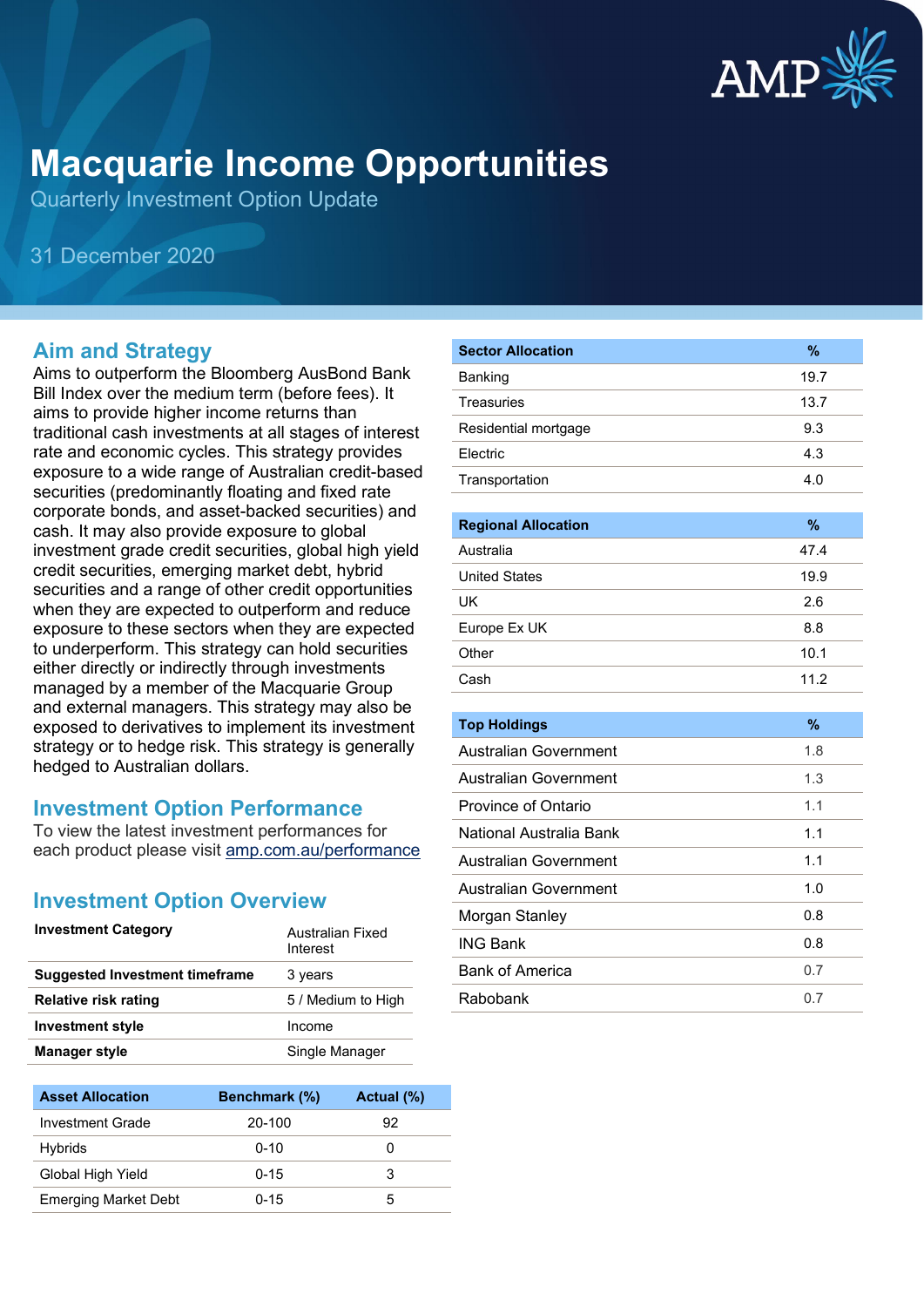#### **Investment Option Commentary**

The Fund outperformed the benchmark through the final quarter of the year, with financial markets continuing to recover (and surpass, in many areas) levels from the beginning of 2020. Performance for the quarter was driven by credit allocations, with corporate sectors (investment grade and high yield) and emerging markets all being strong contributors. The quarter was characterised by a strong chase for yield amongst investors, with a theme of spread compression very notable, particularly post the vaccine news in November. High yield credit outperformed investment grade credit, BBB credit outperformed single-A credit, and the 'COVID impacted' sectors outperformed the non-COVID impacted. Amongst individual issuers, selected holdings in travel and other affected sectors were generally the top performers, including Australian airports, airline lessors and selected airlines.

The Fund trimmed its allocation to global investment grade credit modestly through the quarter, with much less spread tightening potential going forward from 'generic' investment grade (that is, not heavily virus impacted) meaning that there are better risk-adjusted opportunities elsewhere. Overall, the Fund maintained its barbell approach of having strong liquidity while holding allocations to higher beta sectors and selected 'recovery' trades, which Macquarie believe is appropriate given the backdrop of modest overall spreads, low yields, and the potential for volatility in the short- to medium-term outlook.

#### **Market Commentary**

The fourth quarter of 2020 in financial markets can be summed up as a triumph for hope over reality. Starting with the strong rebound in growth in Q3, expectations firmed on the path to recovery from the woes of the pandemic. News toward the end of the quarter that science was able to concoct multiple viable vaccines fuelled expectations that a full recovery will be in place during 2021. Though the reality was more sombre. With schools and colleges returning after the northern summer break, virus cases began to rise. At the same time, most countries had eased restrictions, hoping the falling cases in the summer meant that the worst was behind. However, the pandemic surged into a large second wave during the quarter, which again pressured hospitals and forced governments to re-tighten restrictions. Thus, the recovery began to falter during November and December, and in some parts of Europe and the UK the risk of a double-dip recession is real. Asset markets shrugged off the current problems, choosing to focus on the prospects for better times in 2021, taking significant comfort in the strong commitment of support coming from global central banks and the efforts of governments to provide fiscal support to those most impacted by the pandemic.

Interestingly, the turmoil of the US election did not derail the buoyant mood by asset markets. In fact, the prospect of a Democratic President simply added fuel to the belief that even more fiscal support will be delivered in the new year. Equities, led by tech, surged to new highs, while credit spreads tightened. Bond yields began to edge off their historic lows and inflation expectation soared, despite the actual data confirming a significant deflation shock in 2020.

#### **Outlook**

What are the themes that will shape 2021? First, the virus is still very much with us and likely to extend through the first quarter and probably longer. The global vaccination process has begun but the pace is expected to vary across geography, particularly depending on supplies and the particular choice of vaccine being used. While the manufacturing sector has continued to recover, the service sector in much of the northern hemisphere has been devastated. The overhang of unemployment and destruction to many small businesses will likely take a number of years to get back to where things were in January 2020. Central bankers have extended their already massive level of support to unbelievable levels, with a commitment to do even more if necessary. Left wing politicians have been arguing for years for an expansive fiscal policy, and in 2020 budget deficits and debt soared globally. However, they would argue that the expansion of fiscal policy was largely due to the delivery of necessary 'support' to those most severely impacted by the pandemic, rather than 'stimulus'. This will be a challenge of 2021, that is, whether governments can shift their support to growth-generating stimulus.

What about valuations? Risk assets have ended the year at levels that seemingly ignored the fundamental shock to the economy. The solving ingredient is the overwhelming policy support. Central bankers have acted, since the financial crisis of 2008, to contain each crisis with increasing levels of stimulus. In addition, lessons have been learned from actions to reverse, for example, the taper tantrum (2013) and the Fed tightening through 2017-18, such that markets are assuming that the bar for policy reversal will be much higher in the future. Turning to fiscal policy, where politics has often been seen to get in the way of common sense, it is far less certain how the path will look in 2021. So their expectation is that the decisions made on fiscal policy could be an important driver on how asset markets re-assess their outlook through the coming year.

To date, Macquarie have acted to participate in the risk asset rally, leveraging sector rotation, assessment of credit quality, curve and name selection to generate performance. Duration holdings have been near historically low levels and they expect it to gradually accumulate if yields push higher.